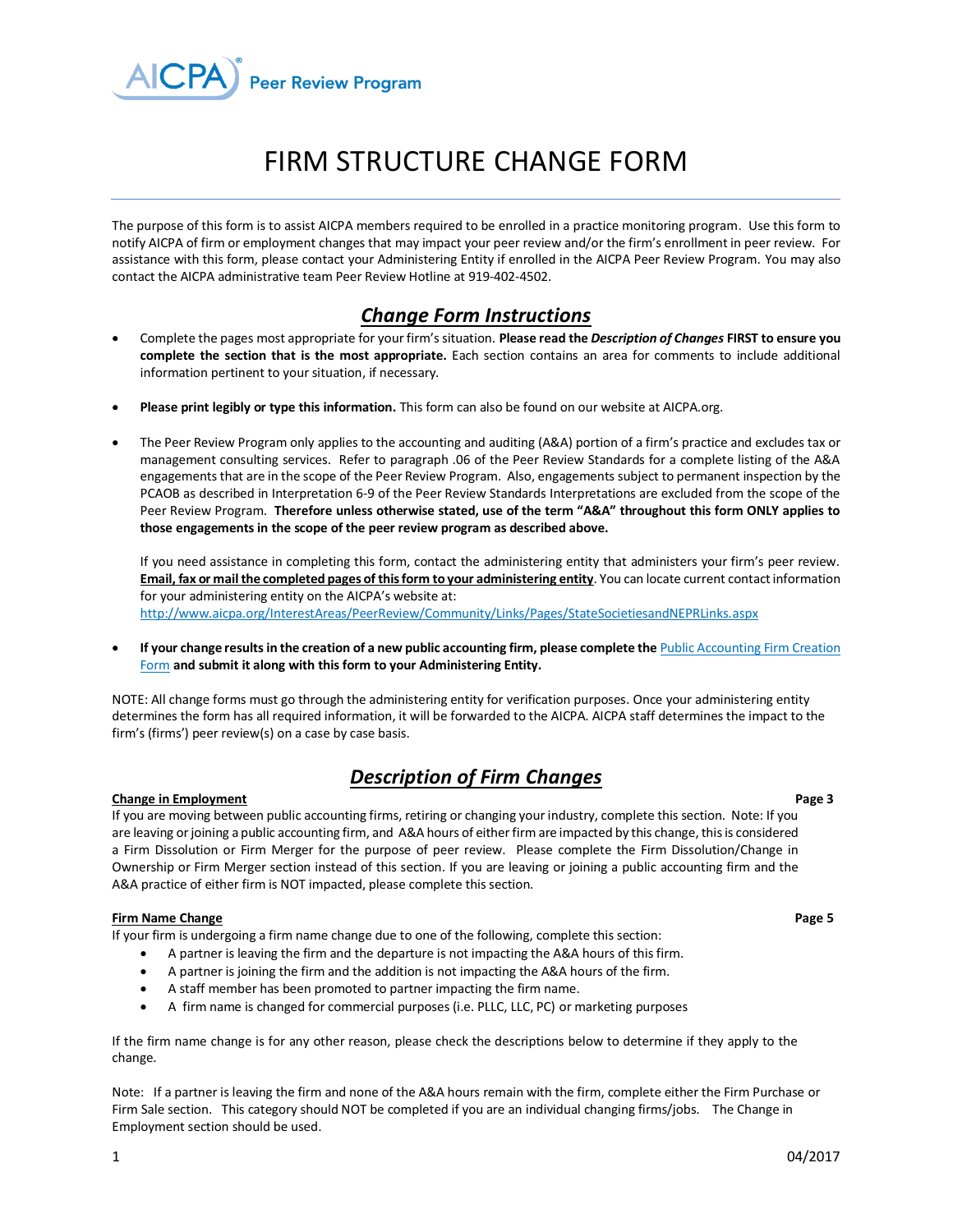**Peer Review Program** 

**Firm Dissolution or Change in Ownership Page 6 Page 6 Page 6 Page 6 Page 6 Page 6 Page 6 Page 6 Page 6 Page 6 Page 6 Page 6 Page 6 Page 6 Page 6 Page 6 Page 6 Page 6 Page 6 Page 1 P** For peer review purposes, a dissolution of the A&A practice occurs when a partner(s) leaves a firm and a portion of the hours do not remain with the firm. When this occurs, the AICPA will determine whether there is a successor firm and whether any new firms are formed. This decision is made by evaluating the status of the A&A engagements performed in the 12 month period prior to the effective date of the dissolution. The 12 month period should only include engagements with periods ended during the 12 months prior to the dissolution where the reports on those engagements have been issued. The status of the partners, and possibly staff, in addition to other relevant information is also factored into the decision. Note: Change in ownership for peer review purposes is any change in the firm's ownership that affects the A&A hours in the firm.

The administering entities and the AICPA will not be responsible for determining if the information submitted is accurate. If conflicting information between parties is submitted, all affected firms will be considered new firms for peer review purposes and none of the firms will be given successor firm status which would include peer review history.

### **Firm Merger Page 8**

If your firm is combining with another firm, complete this section. This includes situations where a partner has left one firm or a firm was dissolved, and that partner is joining another firm and bringing A&A engagements with him/her.

### **Firm Purchase** Page 10 **Page 10 Page 10 Page 10 Page 10 Page 10 Page 10 Page 10**

If your firm is purchasing another firm, complete this section.

### **Firm Sale** Page 12

If you are selling your practice, complete this section.

Please review the information below regarding firm mergers, purchases and sales.

### **IMPORTANT INFORMATION RELATED TO A FIRM MERGER, PURCHASE OR SALE:**

For peer review purposes, a Firm Merger is when two or more firms begin to practice as one firm. This may also include one firm acquiring another firm, including owners and engagements. The resulting firm's status and due date for peer review will be determined by the AICPA, on a case by case basis, based on the information provided.

For peer review purposes, a Firm Purchase/Sale is when a firm purchases the A&A practice from another firm (or firms). This ordinarily means a partner has sold his or her A&A practice to another firm and retired, or becomes an employee (non-owner). The nature of each firm's practice will determine whether the purchasing firm is deemed a successor firm or a new firm and the peer review due date.

In completing this form, each original firm should calculate the A&A hours that are being brought to the "combined" firm. The percentage of the A&A hours should be calculated based on the A&A hours for the engagements performed with reports issued by the original firms in the 12 month period prior to the effective date of the merger. The 12 month period should only include engagements with fiscal year ends during the 12 months prior to the dissolution of the original firms where the reports on those engagements have been issued. There should be agreement as to the number and percentage of hours that each firm is contributing to the "combined" firm. The firm's status and due date for peer review will be determined by the AICPA based on this information on a case by case basis.

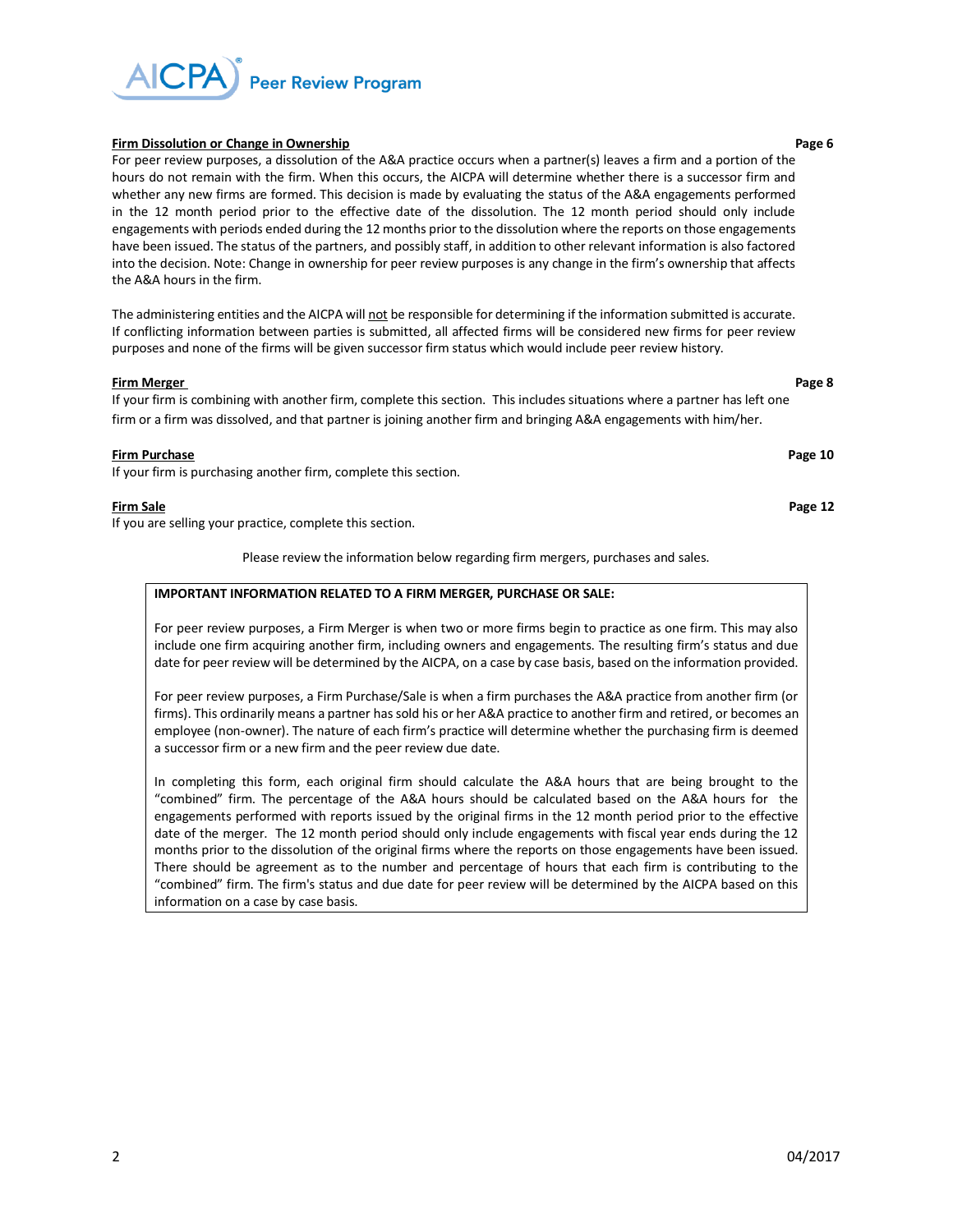

# *Change in Employment*

This section of the form should be completed if you are moving between public accounting firms, retiring or changing your industry.

If you are leaving or joining a public accounting firm and the A&A practice of either firm is NOT impacted, please complete this section. Also individuals that are no longer partners due to retirement or a change of industry (i.e. public accounting to private accounting), should complete this section. If you are leaving or joining a public accounting firm and A&A hours are impacted, this section should ONLY be completed in conjunction with other applicable sections that address the change (firm merger, dissolution, sale or purchase.)

If you primarily serve in an Education or Business Industry capacity and also perform public accounting related services which require practice monitoring, for the purposes of peer review, you will need to reflect your business category as Public Accounting.

Member Name: \_\_\_\_\_\_\_\_\_\_\_\_\_\_\_\_\_\_\_\_\_\_\_\_\_\_\_\_\_\_\_\_\_\_\_\_\_\_\_\_\_\_\_\_\_ AICPA Member #: \_\_\_\_\_\_\_\_\_\_\_\_\_\_\_\_\_\_\_\_\_\_\_\_\_\_\_\_

# **Change of Industry & Retirement Section**  Tell us which category you will be working in and provide your title: **Business Category Title**  $\Box$  Public Accounting  $\Box$  Business/Industry □ Education \_\_\_\_\_\_\_\_\_\_\_\_\_\_\_\_\_\_\_\_\_\_\_\_\_\_\_\_\_\_\_\_\_\_\_\_\_\_\_\_\_\_\_\_\_\_\_\_\_\_\_\_\_\_\_\_\_\_\_\_\_\_\_\_\_\_\_\_\_\_\_\_ □ Government \_\_\_\_\_\_\_\_\_\_\_\_\_\_\_\_\_\_\_\_\_\_\_\_\_\_\_\_\_\_\_\_\_\_\_\_\_\_\_\_\_\_\_\_\_\_\_\_\_\_\_\_\_\_\_\_\_\_\_\_\_\_\_\_\_\_\_\_\_\_\_\_ □ Law Firm \_\_\_\_\_\_\_\_\_\_\_\_\_\_\_\_\_\_\_\_\_\_\_\_\_\_\_\_\_\_\_\_\_\_\_\_\_\_\_\_\_\_\_\_\_\_\_\_\_\_\_\_\_\_\_\_\_\_\_\_\_\_\_\_\_\_\_\_\_\_\_\_  $\Box$  Temporarily Left the Workforce □Retired If you have retired, please tell us the date of your retirement: \_\_\_\_\_\_\_\_\_\_\_\_\_\_\_\_\_\_\_\_\_ Will you continue to perform any A&A work after your date of retirement? Yes\_\_\_\_\_\_ No\_\_\_\_\_\_ If no, sign the form and provide us with your contact information on the following page. If yes, you will likely remain subject to peer review and you should provide the name & address of the organization in the space below where you will continue to perform A&A work following retirement:

### **Leaving/Joining a Public Accounting Firm Section**

(and the A&A practice is not impacted)

| 3 | 04/2017 |
|---|---------|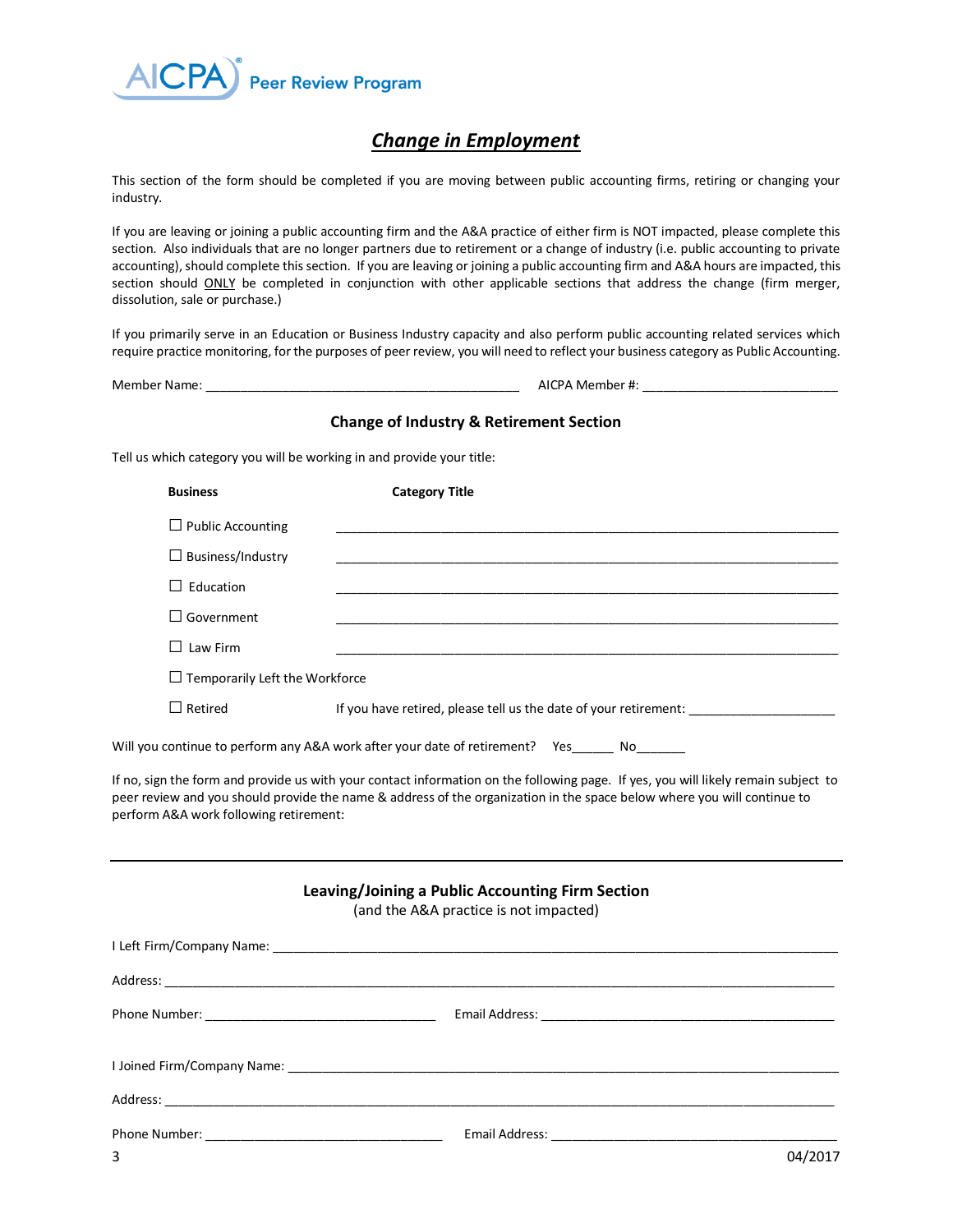

# *Change in Employment (continued)*

*Comments regarding the change in employment:*

| Signature:     | Today's Date:        |
|----------------|----------------------|
| Email Address: | <b>Phone Number:</b> |
|                |                      |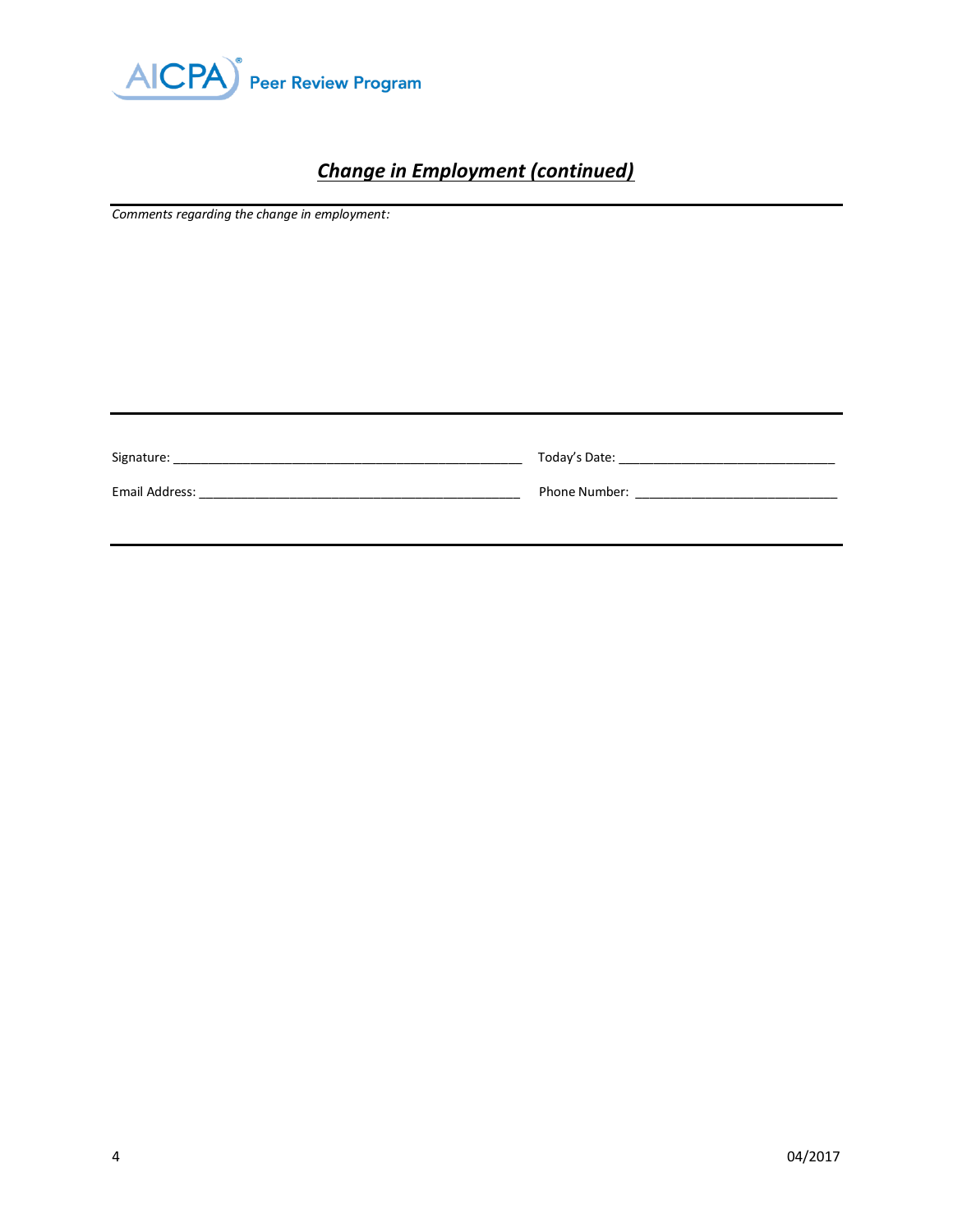

# **Firm Name Change**

Note: If a partner is joining or leaving a firm, please refer to the instructions on the bottom of page 1.

| Comments: |  |
|-----------|--|
|           |  |
|           |  |
|           |  |
|           |  |
|           |  |
|           |  |
|           |  |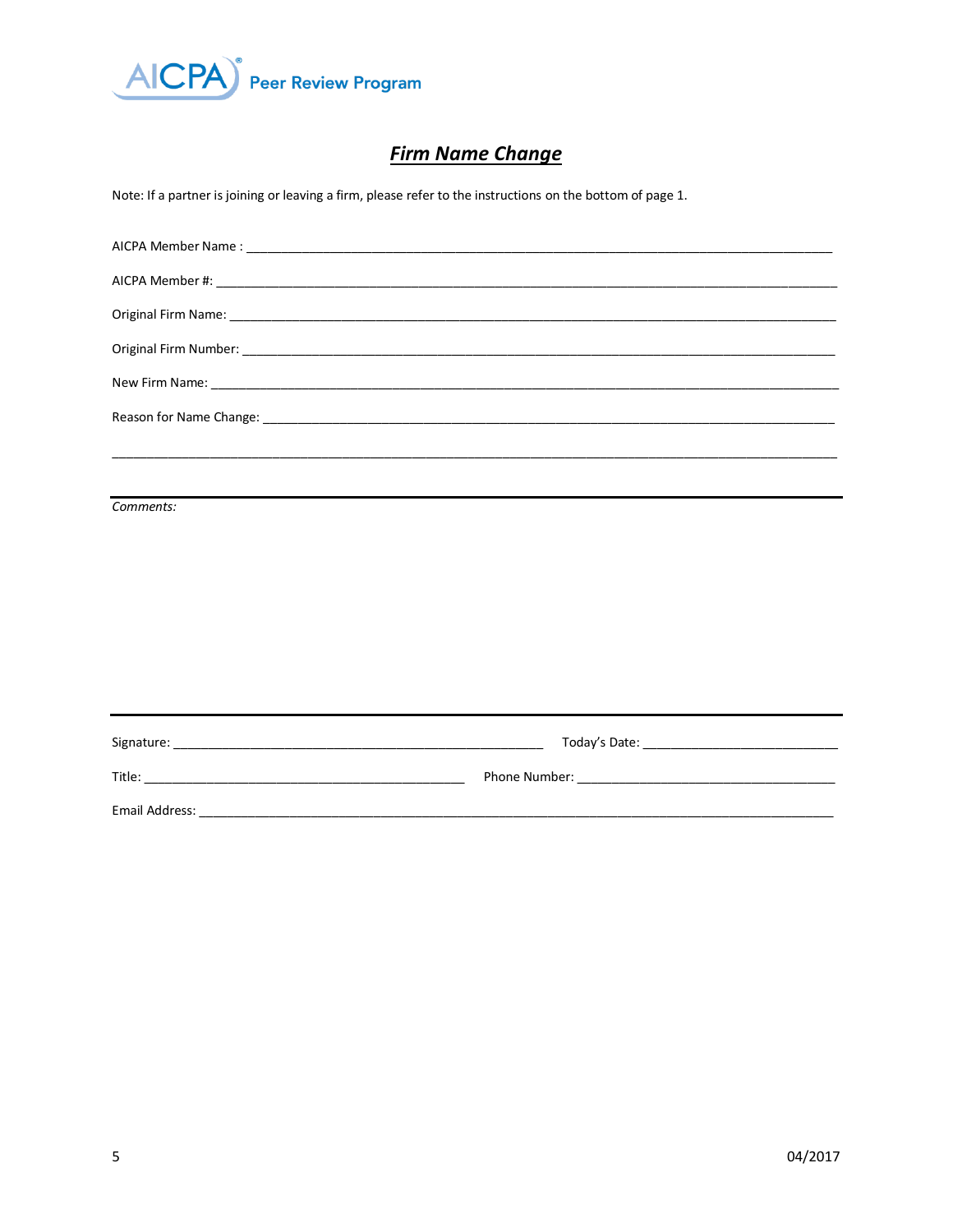

# *Firm Dissolution or Change in Ownership*

For peer review purposes, a dissolution of the A&A practice occurs when a partner(s) leaves a firm and a portion of the A&A hours do not remain with the firm. When this occurs, the AICPA will determine whether there is a successor firm and whether any new firms are formed. The decision is made by evalutating the percentage of A&A hours calculated on engagements with periods ended during the 12 months prior to the dissolution, The status of the partners, and possibly staff, in addition to other relevant information is also factored into the decision. This also applies in the event of Change in Ownership.

In order to make the appropriate changes, you **MUST** provide all the information needed *including contact information for all parties***.** It is preferable for all involved partners to discuss A&A percentages and be in agreement PRIOR to submitting this form. The consolidated total **MUST equal 100**% in order to properly complete this section. The administering entities and the AICPA will not be responsible for determining if the information submitted is accurate. If conflicting information is submitted, all affected firms will be considered new firms for peer review purposes and none of the firms will be given successor firm status which would include peer review history.

| <b>Effective Date of</b>            | <b>AICPA</b> |
|-------------------------------------|--------------|
| Dissolution or Change in Ownership: | Firm Number: |

Original Firm Name:

**List the names and addresses of any resulting firm(s) below.** Please attach a list that identifies each AICPA member of the dissolving firm in order to preserve their AICPA membership. For each AICPA member, the list should include: first & last name; AICPA Member number; the name of the firm they will be employed by after the dissolution (or if they are retiring or moving to business/industry) and their position at the resulting firm, if applicable.

*Any AICPA members who will not be working for the resulting firm MUST contact Member Services at (888) 777-7077 immediately to preserve their AICPA membership status. The entity administering your peer review is not responsible for managing AICPA membership issues.* 

| A&A hours/percentage for this firm: |
|-------------------------------------|
|                                     |
|                                     |
|                                     |
|                                     |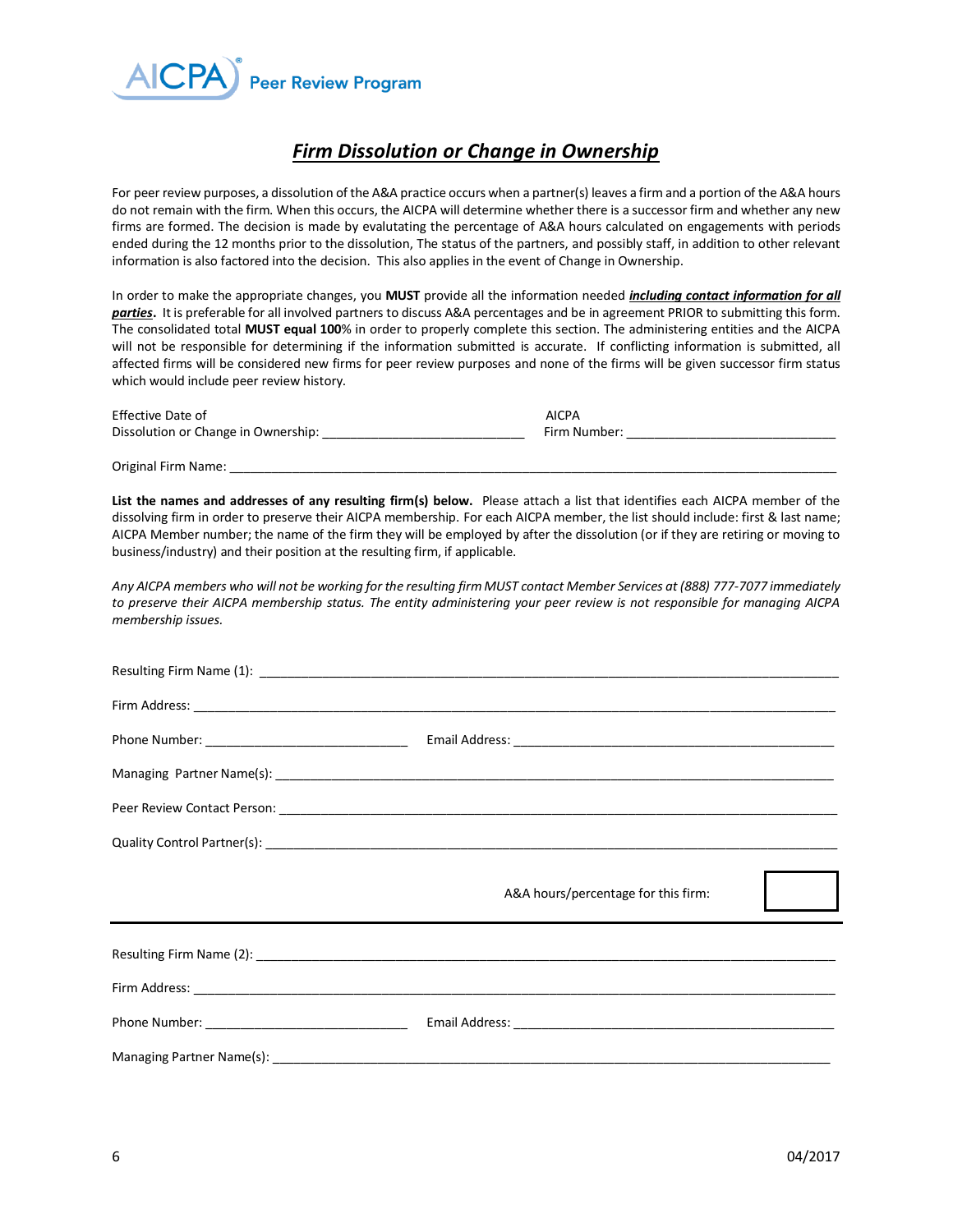

# *Firm Dissolution or Change in Ownership (continued)*

|                                                       | A&A hours/percentage for this firm:                                 |      |
|-------------------------------------------------------|---------------------------------------------------------------------|------|
| (if applicable)                                       |                                                                     |      |
|                                                       |                                                                     |      |
|                                                       |                                                                     |      |
|                                                       |                                                                     |      |
|                                                       |                                                                     |      |
|                                                       |                                                                     |      |
|                                                       | A&A hours/percentage for this firm:                                 |      |
|                                                       |                                                                     |      |
| FIRMS' A&A PERCENTAGES<br>Grand Total must equal 100% |                                                                     |      |
|                                                       | Firm 1 A&A percentage:                                              |      |
|                                                       | Firm 2 A&A percentage:<br>Firm 3 A&A percentage:<br>(if applicable) |      |
|                                                       | <b>Grand Total:</b>                                                 | 100% |
| Comments:                                             |                                                                     |      |
|                                                       |                                                                     |      |
|                                                       |                                                                     |      |
|                                                       |                                                                     |      |
|                                                       |                                                                     |      |
|                                                       |                                                                     |      |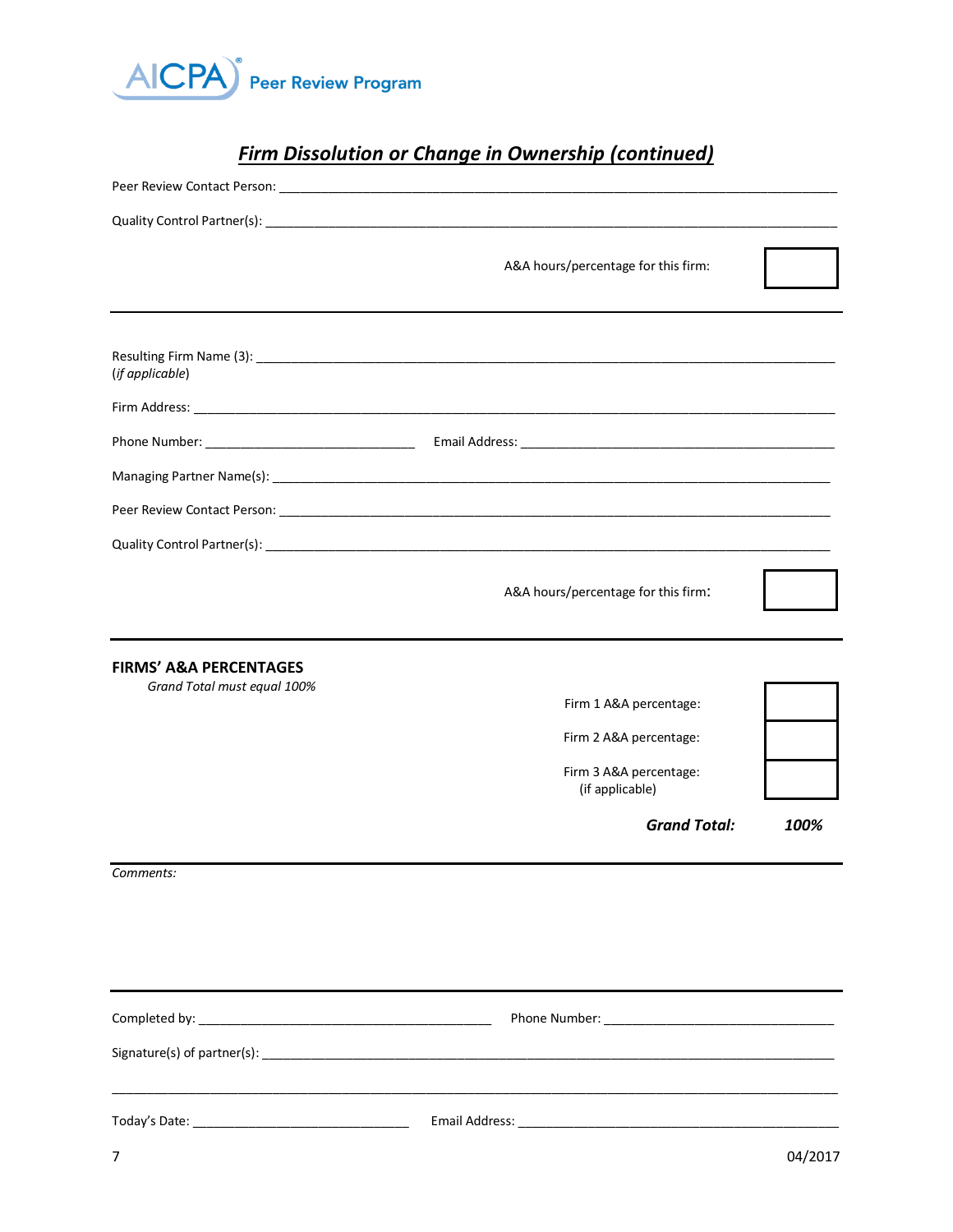

## *Firm Merger*

For each firm, indicate the percentage of A&A hours brought into the resulting firm. Based on the effective date of the merger, the percentage of A&A hours should be calculated on engagements with periods ended during the 12 months prior to the merger, where the reports on those engagements have been issued. The consolidated percentage from all firms MUST TOTAL 100% in order to complete this section. There should be an agreement as to the number and percentage of those hours that each firm is contributing. The firm's status and due date for peer review will be determined by the AICPA on a case by case basis.

Please review the IMPORTANT INFORMATION RELATED TO FIRM MERGERS on page 2 before proceeding.

Effective Date of Merger: \_\_\_\_\_\_\_\_\_\_\_\_\_\_\_\_\_\_\_\_\_\_\_\_\_\_\_\_\_\_\_\_\_\_\_\_

Resulting Firm Name:  $\Box$ 

Please attach a list that details each AICPA member who will be practicing at the resulting firm. The listing must include information for each AICPA member: first & last name; AICPA Member number; the name of the firm they were employed by before the merger and their position at the resulting firm (staff, partner, sole practitioner).

\_\_\_\_\_\_\_\_\_\_\_\_\_\_\_\_\_\_\_\_\_\_\_\_\_\_\_\_\_\_\_\_\_\_\_\_\_\_\_\_\_\_\_\_\_\_\_\_\_\_\_\_\_\_\_\_\_\_\_\_\_\_\_\_\_\_\_\_\_\_\_\_\_\_\_\_\_\_\_\_\_\_\_\_\_\_\_\_\_\_\_\_\_\_\_\_\_\_\_\_\_\_\_\_

*Any AICPA members who will not be working for the resulting firm MUST contact Member Services at (888) 777-7077 immediately to preserve their AICPA membership status. The entity administering your peer review is not responsible for managing AICPA membership issues.* 

Is the original firm still in existence? Yes \_\_\_\_\_\_\_\_ No \_\_\_\_\_

If yes, is the firm still performing any attest services? Yes \_\_\_\_\_\_\_ No \_\_\_\_\_\_

If yes, what type of attest services?

The area below allows you to list the names and addresses of the merging firm(s). For each firm, indicate the percentage of A&A hours that each firm is contributing to the resulting firm. The consolidated percentage from all firms MUST total 100% in order to complete this section.

 $\_$  ,  $\_$  ,  $\_$  ,  $\_$  ,  $\_$  ,  $\_$  ,  $\_$  ,  $\_$  ,  $\_$  ,  $\_$  ,  $\_$  ,  $\_$  ,  $\_$  ,  $\_$  ,  $\_$  ,  $\_$  ,  $\_$  ,  $\_$  ,  $\_$  ,  $\_$  ,  $\_$  ,  $\_$  ,  $\_$  ,  $\_$  ,  $\_$  ,  $\_$  ,  $\_$  ,  $\_$  ,  $\_$  ,  $\_$  ,  $\_$  ,  $\_$  ,  $\_$  ,  $\_$  ,  $\_$  ,  $\_$  ,  $\_$  ,

|  | A&A hours/percentage for this firm: |  |
|--|-------------------------------------|--|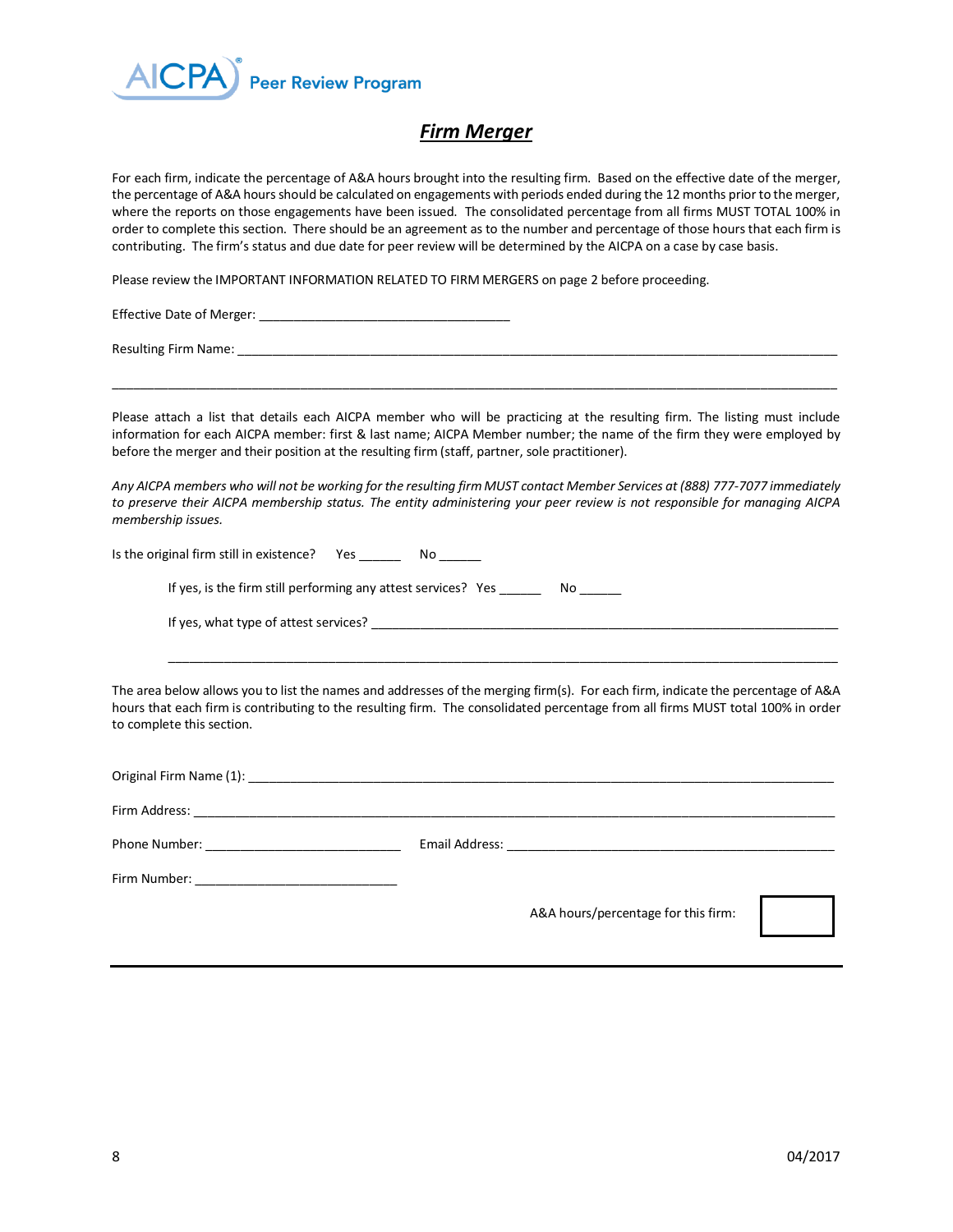

# *Firm Merger (continued)*

|                                                                                        | A&A hours/percentage for this firm: |      |
|----------------------------------------------------------------------------------------|-------------------------------------|------|
|                                                                                        |                                     |      |
|                                                                                        |                                     |      |
|                                                                                        |                                     |      |
|                                                                                        |                                     |      |
|                                                                                        |                                     |      |
|                                                                                        | A&A hours/percentage for this firm: |      |
|                                                                                        |                                     |      |
| <b>FIRMS' A&amp;A PERCENTAGES</b><br>Grand Total combined merged firms must equal 100% |                                     |      |
|                                                                                        | Firm 1 A&A percentage:              |      |
|                                                                                        | Firm 2 A&A percentage:              |      |
|                                                                                        | Firm 3 A&A percentage:              |      |
|                                                                                        | <b>Grand Total:</b>                 | 100% |
| Comments:                                                                              |                                     |      |
|                                                                                        |                                     |      |
|                                                                                        |                                     |      |
|                                                                                        |                                     |      |
|                                                                                        |                                     |      |
|                                                                                        |                                     |      |
|                                                                                        |                                     |      |

| Signature of Partner: | Date:         |
|-----------------------|---------------|
| Title:                | Phone Number: |
| Email Address:        |               |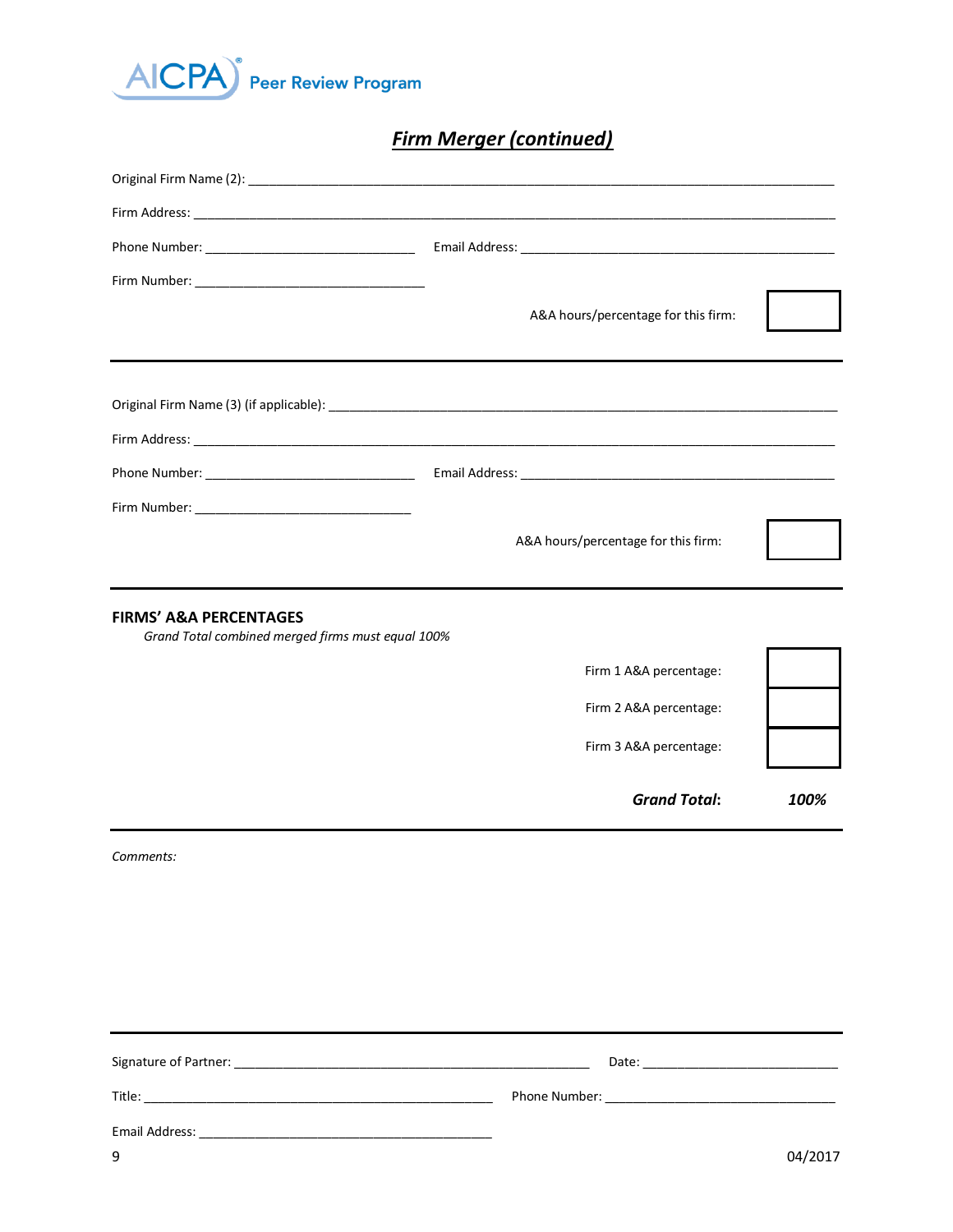

## *Firm Purchase*

If you purchased a firm or a firm's A&A hours, please complete this section. If you purchased more than one firm, include additional information in the comments section. PLEASE review the IMPORTANT INFORMATION related to firm purchases on page 2 before proceeding. Complete pertinent sections only.

Effective date of purchase:

List the names and addresses of the firm(s) involved. Indicate the number of A&A hours brought into the resulting firm. The consolidated percentage from all firms (based on A&A hours) should total 100% in order to complete this section.

|                                                                    | A&A hours/percentage for this firm: |
|--------------------------------------------------------------------|-------------------------------------|
|                                                                    |                                     |
|                                                                    |                                     |
|                                                                    |                                     |
|                                                                    |                                     |
|                                                                    | A&A hours/percentage for this firm: |
|                                                                    |                                     |
|                                                                    |                                     |
|                                                                    |                                     |
|                                                                    | A&A hours/percentage for this firm: |
| <b>FIRMS' A&amp;A PERCENTAGES</b><br>Grand Total should equal 100% |                                     |
|                                                                    | Purchased firm name A&A percentage: |

*Purchasing firm name* A&A percentage:

*Second firm (if applicable)* A&A percentage:



 *Grand Total: 100%*

 $10$  04/2017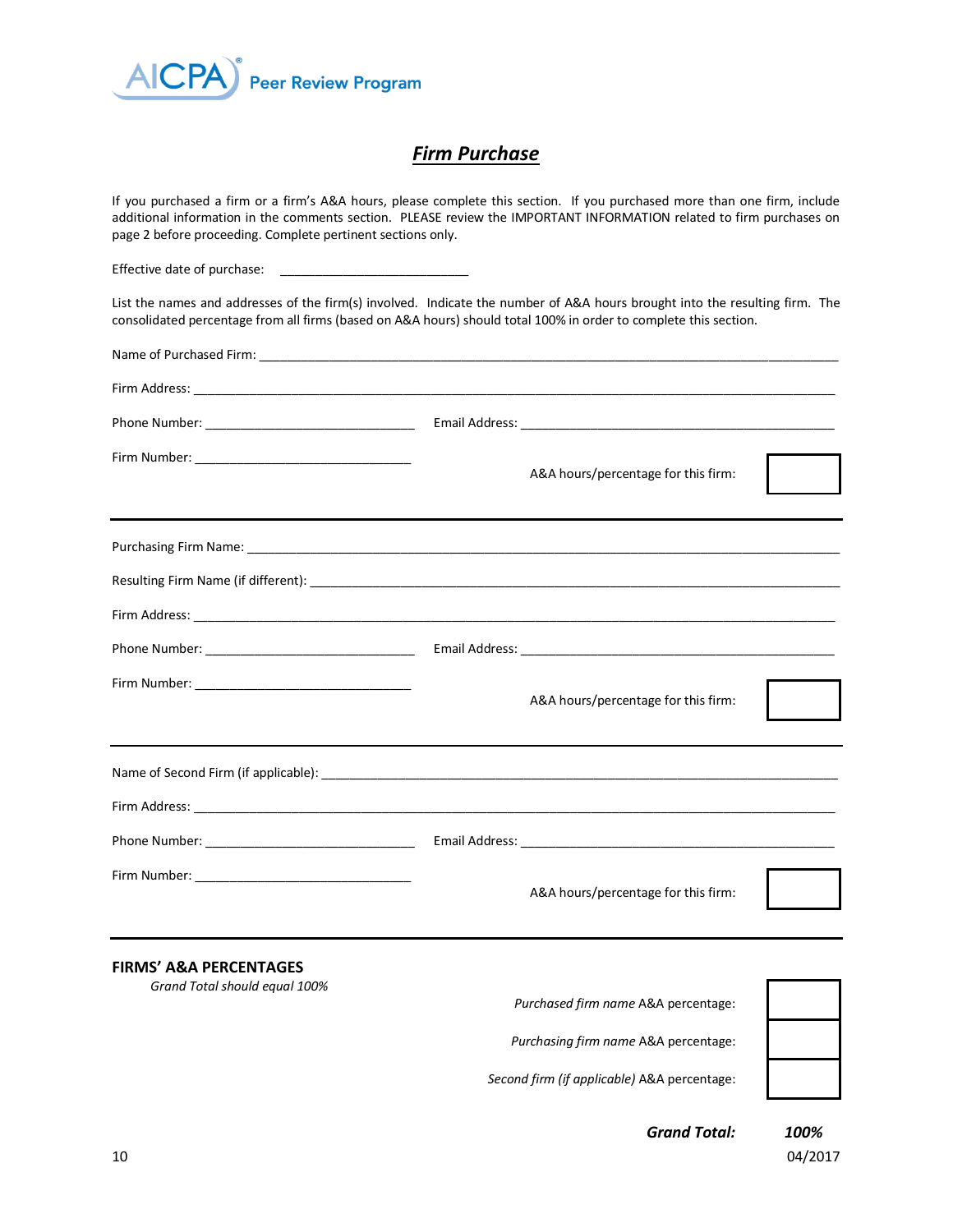

# *Firm Purchase (continued)*

You should attach a list that details each AICPA member who will be practicing at the resulting firm. The listing needs to include information such as: first & last name; AICPA Member number; the name of the firm they were employed by before purchase and their position at the resulting firm (staff, partner, sole practitioner).

*Any AICPA members impacted by these transactions should contact AICPA Member Services at (888) 777-7077 immediately to preserve their AICPA membership status. The entity administering your peer review is not responsible for managing AICPA membership issues.* 

| Is the purchased firm still in existence?  Yes _________  No _______                         |  |  |
|----------------------------------------------------------------------------------------------|--|--|
| If yes, is the firm performing any attest services? Yes _________ No ________ Unknown ______ |  |  |
|                                                                                              |  |  |
|                                                                                              |  |  |
| Comments:                                                                                    |  |  |
|                                                                                              |  |  |
|                                                                                              |  |  |
|                                                                                              |  |  |
|                                                                                              |  |  |
|                                                                                              |  |  |
|                                                                                              |  |  |
|                                                                                              |  |  |